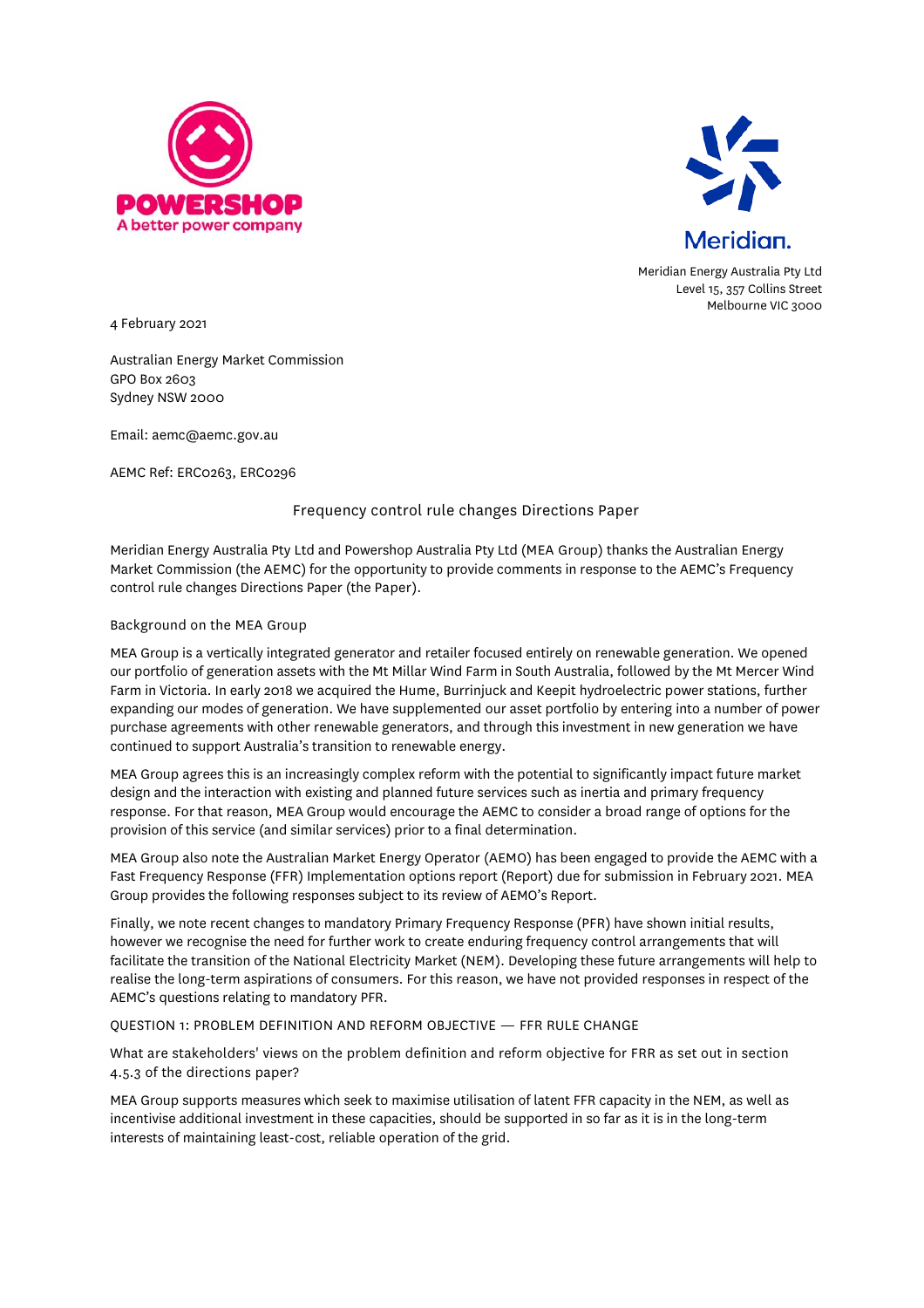However, we believe the problem could be more broadly defined as the continued retirement of synchronous plant that provide inertia, and therefore system strength in the context of the increasing penetration of variable renewable energy technology connecting to the power system. The problem definition as proposed by the AEMC in the Paper could potentially exclude some of the options suggested by consumer groups such as Brickworks or Monash University.

Addressing the regulatory reform objective, we agree there are currently no existing market or regulatory arrangements that explicitly provide for effective utilisation of FFR services, the same for which could be assumed for the provision of inertia. Whether this constitutes a "missing market" is unclear, however we agree the establishment of a new FFR market is one way of ensuring this service can be appropriately priced and procured.

### QUESTION 2: FFR PROCUREMENT

In relation to the discussion of potential procurement arrangements for FFR services in section 4.7.1 of the directions paper:

• What are stakeholders' views on the pros and cons of establishing new FCAS market arrangements for FFR services versus revising the existing arrangements to incorporate FFR within the fast raise and fast lower services?

MEA Group supports the creation of new Frequency Control Ancillary Service (FCAS) markets to support the implementation of FFR into the NEM. We believe Option 1 would be preferable to allow the unlocking of latent capacity in the NEM (as well as stimulate new investment in these capacities), at the same time not adversely impacting current Fast Raise and Lower service providers.

On balance, this approach is preferable to Option 2, which would more likely have an adverse impact upon existing Fast Raise and Lower service providers through the process to distinguishing participants within the FCAS categories (i.e. by creating tiers within the R6 and L6 categories). As noted in the Paper, Option 1 would provide a more transparent base upon which to report on the outcomes of newly implemented FFR services in the NEM.

MEA Group also agree that the establishment of a new FFR market would likely see greater economic benefits through the reduced reliance upon contingency 6R/L FCAS, which we see as a significant benefit. Furthermore, if the establishment of an FFR market will assist AEMO to manage increasing levels of Rate of Change of Frequency (RoCoF) during contingency events, then we see this is another significant benefit that should be taken into consideration when assessing this rule change request. We also believe the relative ease with which this reform could be introduced (e.g. limited impact on existing MASS framework/procurement process) as opposed to the other options raised is another benefit associated with this proposed arrangement.

MEA Group is cautious of the establishment of a new FFR FCAS market, and the impact of this new market potentially has on any future markets for inertia (both synthetic and synchronous). We believe this broader reform process needs to be considered by the Energy Security Board to ensure there is a coordinated approach and that all forms of technology are appropriately rewarded.

• Do stakeholders agree that the existing arrangements for contingency FCAS provide an appropriate model for FFR market arrangements?

Yes. The existing arrangements have proven their effectiveness over several years of operation and the additions of FFR services under a similar arrangement would be more readily palatable to industry stakeholders. MEA Group consider that this approach is more palatable as it represents an incremental change as opposed to a step change in the operating environment.

We believe further clarity may be required in respect of how the proposed FFR market would interact with any current or longer-term arrangements for the provision of PFR requirements for generators across the NEM (noting that PFR and regulation FCAS are both utilised under system normal operation whilst contingency frequency control (Contingency FCAS) is utilised for N-1 operation. We note this is one of the technical aspects that AEMO has been asked to provide feedback on in their Report.

• What are stakeholders' views on how each of the proposed procurement arrangements for FFR would interact with the arrangements for the existing contingency services?

In view of our preference for Option 1 being the establishment of a new FCAS category under the MASS, this would result in minimal changes to the existing FCAS categories. We also believe this approach allows clear price discovery for the provision of the FFR service.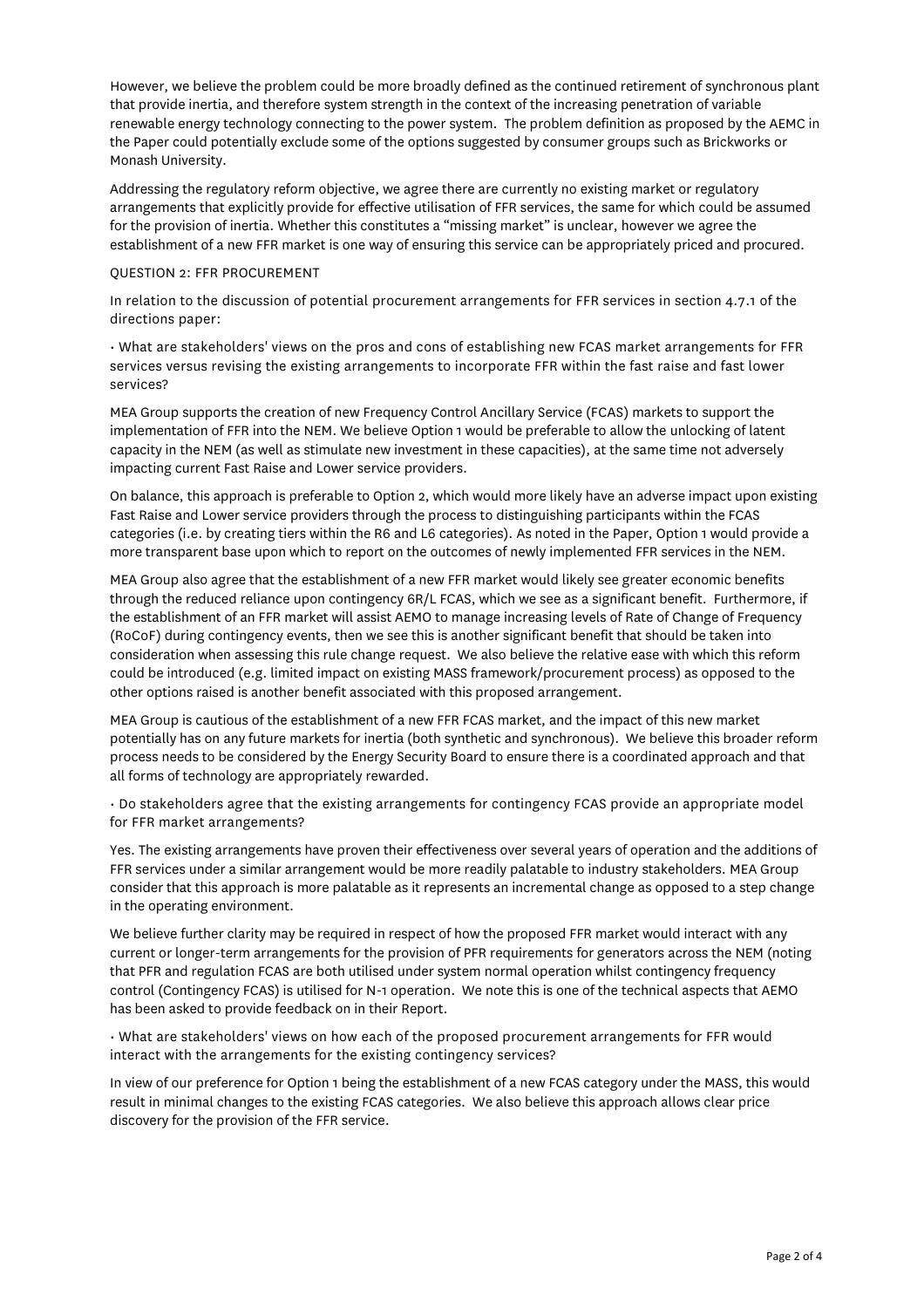#### QUESTION 3: FFR PRICING ARRANGEMENTS

In relation to the discussion of potential pricing arrangements for FFR services in section 4.7.2 of the directions paper:

• What are stakeholders' views on the pros and cons of maintaining the existing FCAS pricing arrangements for FFR services?

MEA Group would be supportive of utilising the existing pricing arrangements for FFR services – that is payment for enablement and payment for activation throughout the contingency event based on the plant's registered FFR capacity.

• What are stakeholders' views on the potential pros and cons of incorporating performance-based multipliers into the pricing arrangements for FFR services?

Given the proposal is for a ramp window of 0 to 2 seconds with sustained output through to 6 seconds we do not see the need for a multiplier arrangement. Those participants that can provide this service are more than likely capable of being enabled for the duration of the required timeframe (o to 2 seconds).

#### QUESTION 4: FFR COST ALLOCATION

In relation to the discussion of arrangements for the allocation of costs associated with FFR services set out in section 4.7.3 of the directions paper:

• What are stakeholders' views on the arrangements for the allocation of costs for FFR services?

MEA Group believes it would be appropriate to allocate costs in accordance with the existing FCAS arrangements, provided Option 1 was implemented by the AEMC.

• Would it be appropriate for the cost of FFR services to be allocated in a similar way to the existing arrangements for the allocation of contingency FCAS costs?

MEA Group is supportive of an incremental approach to implementation of FFR services and, as such, believes that costs should be allocated in a manner consistent with current practice.

## QUESTION 5: ISSUES FOR CONSIDERATION - FFR

Are stakeholders aware of any additional issues that the Commission should take into account in developing market ancillary service arrangements for FFR?

One of the key considerations for this reform is its interaction and impact upon any future inertia market. It is important from a consumers' perspective to ensure the lowest cost solution is implemented. On that basis, we encourage the AEMC to proceed with significant caution.

#### QUESTION 6: VALUATION OF INERTIAL RESPONSE

In relation to the potential arrangements for the valuation of inertial response described in section 4.8.1 of the directions paper:

• What are stakeholders' views on the valuation of inertial response as part of the contingency services, including the proposed new FFR contingency services?

MEA Group has always supported a technology neutral approach when remunerating essential services and energy participants across the NEM. However, it is becoming increasingly difficult to maintain this approach when there are clear attributes that different participants can and cannot provide.

As the transition continues across the NEM toward a distributed mix of technologies and participants (demand and generation), we believe it is necessary to ensure there is a diverse array of technology and service provider, and not repeat the mistakes of the past by placing too much emphasis on a single fuel type or participant category. We believe this will lead to a more resilient power system capable of withstanding indistinct events that may be completely unforeseeable.

For this reason, we agree that the establishment of an FFR market should proceed without being capable of including inertia which is measured in MW seconds. We also believe this market framework should be captured in the ESB's 2025 market design framework for essential system services.